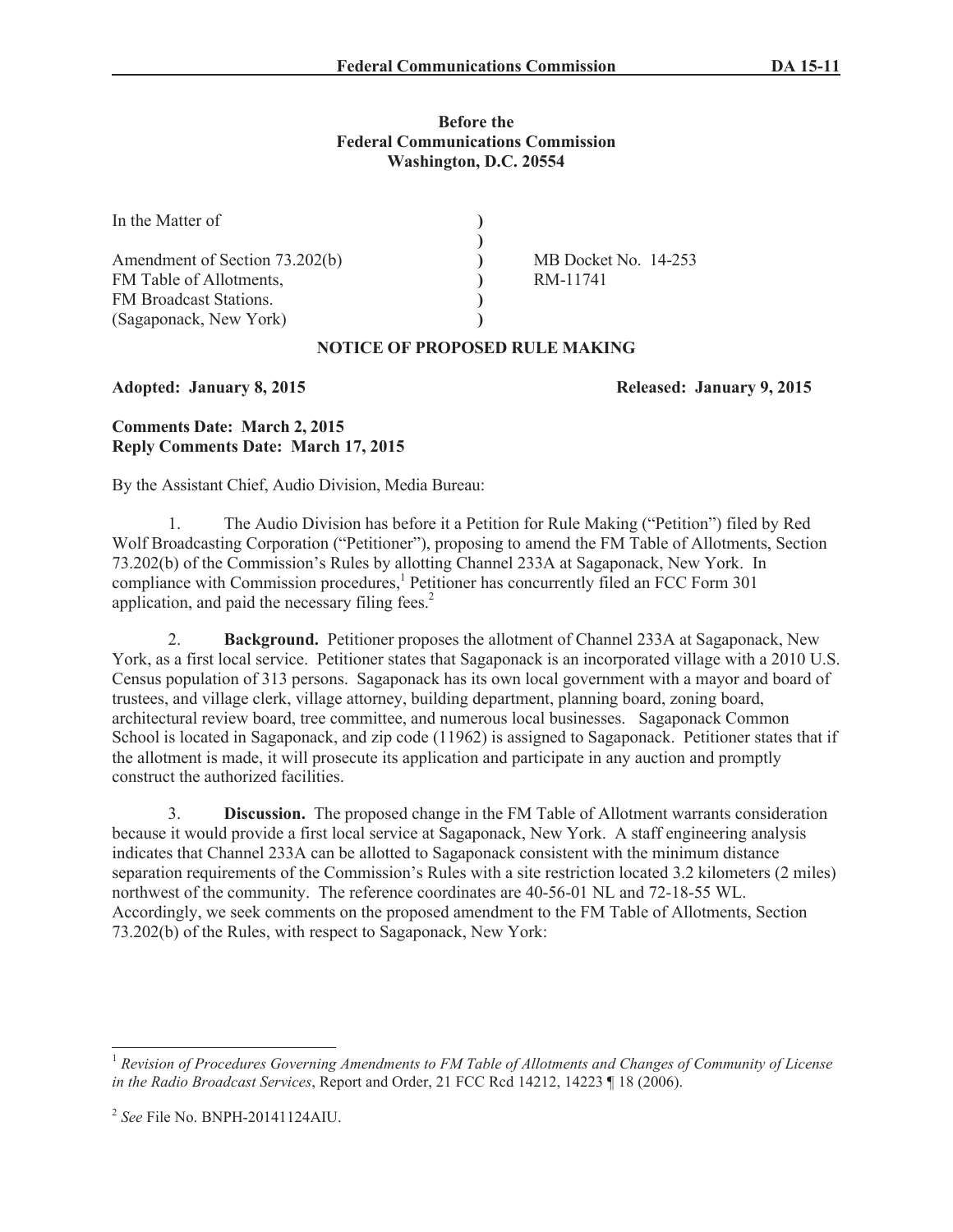#### Channel No.

| Community            | Present | Proposed |
|----------------------|---------|----------|
| Sagaponack, New York |         | 233A     |

4. The Commission's authority to institute rule making proceedings, showings required, cutoff procedures, and filing requirements are contained in the attached *Appendix* and are incorporated by reference herein. In particular, we note that a showing of continuing interest is required by paragraph 2 of the *Appendix* before a channel will be allotted.

5. Pursuant to Section 1.415 and 1.419 of the Commission's Rules,<sup>3</sup> interested parties may file comments on or before, **March 2, 2015**, and reply comments on or before, **March 17, 2015**, and are advised to read the *Appendix* for the proper procedures. Comments should be filed with the Federal Communications Commission, Office of the Secretary, 445 Twelfth Street, SW, TW-A325, Washington, D.C. 20554. Additionally, a copy of such comments should be served on Petitioner, as follows:

Scott Woodworth, Esq. Edinger Associates PLLC 1875 I Street NW, Suite 500 Washington, D.C. 20006

6. Parties must file an original and four paper copies of each filing. Filings can be sent by hand or messenger delivery, by commercial overnight courier, or by first-class or overnight U.S. Postal Service mail. The Commission's contractor, Natek, Inc., will receive hand-delivered or messengerdelivered paper filings for the Commission's Secretary at the Commission's headquarters building located at 445 12<sup>th</sup> Street, S.W., Room TW-A325, Washington, D.C. 20554. The filing hours at this location are 8:00 a.m. to 7:00 p.m. All hand deliveries must be held together with rubber bands or fasteners. Any envelopes must be disposed of before entering the building. Commercial overnight mail (other than U.S. Postal Service Express Mail or Priority Mail) must be sent to 9300 East Hampton Drive, Capitol Heights, MD 20743. U.S. Postal Service first-class mail, Express Mail, and Priority Mail should be addressed to 445 12<sup>th</sup> Street, SW, Washington, D.C. 20554. All filings must be addressed to Marlene H. Dortch, **Secretary, Federal Communications Commission, Office of the Secretary. Any filing that is not addressed to the Office of the Secretary will be treated as filed on the day it is received in the Office of the Secretary.** *See* **47 C.F.R. § 1.7. Accordingly, failure to follow the specified requirements may result in the treatment of a filing as untimely.** 

7. The Commission has determined that the relevant provisions of the Regulatory Flexibility Act of 1980 do not apply to a rule making proceeding to amend the FM Table of Allotments, Section 73.202(b) of the Commission's Rules.<sup>4</sup> This document does not contain new or modified information collection requirements subject to the Paperwork Reduction Act of 1995 (PRA), Public Law 104-13. In addition, therefore, it does not contain any new or modified "information collection burden for small business concerns with fewer than 25 employees," pursuant to the Small Business Paperwork Relief Act of 2002, Public Law 107-198, *see* 44 U.S.C. § 3506(c)(4).

8. For further information concerning this proceeding, contact Rolanda F. Smith, (202) 418- 2700. For purposes of this restricted notice and comment rule making proceeding, members of the public are advised that no *ex parte* presentations are permitted from the time the Commission adopts a *Notice of* 

<sup>3</sup> 47 C.F.R. §§ 1.415 and 1.419.

<sup>&</sup>lt;sup>4</sup> See Certification that Section 603 and 604 of the Regulatory Flexibility Act Do Not Apply to Rule Makings to *Amend Sections 73.202(b), 73.504 and 73.606(b) of the Commission's Rules*. 46 FR 11549 (February 9, 1981).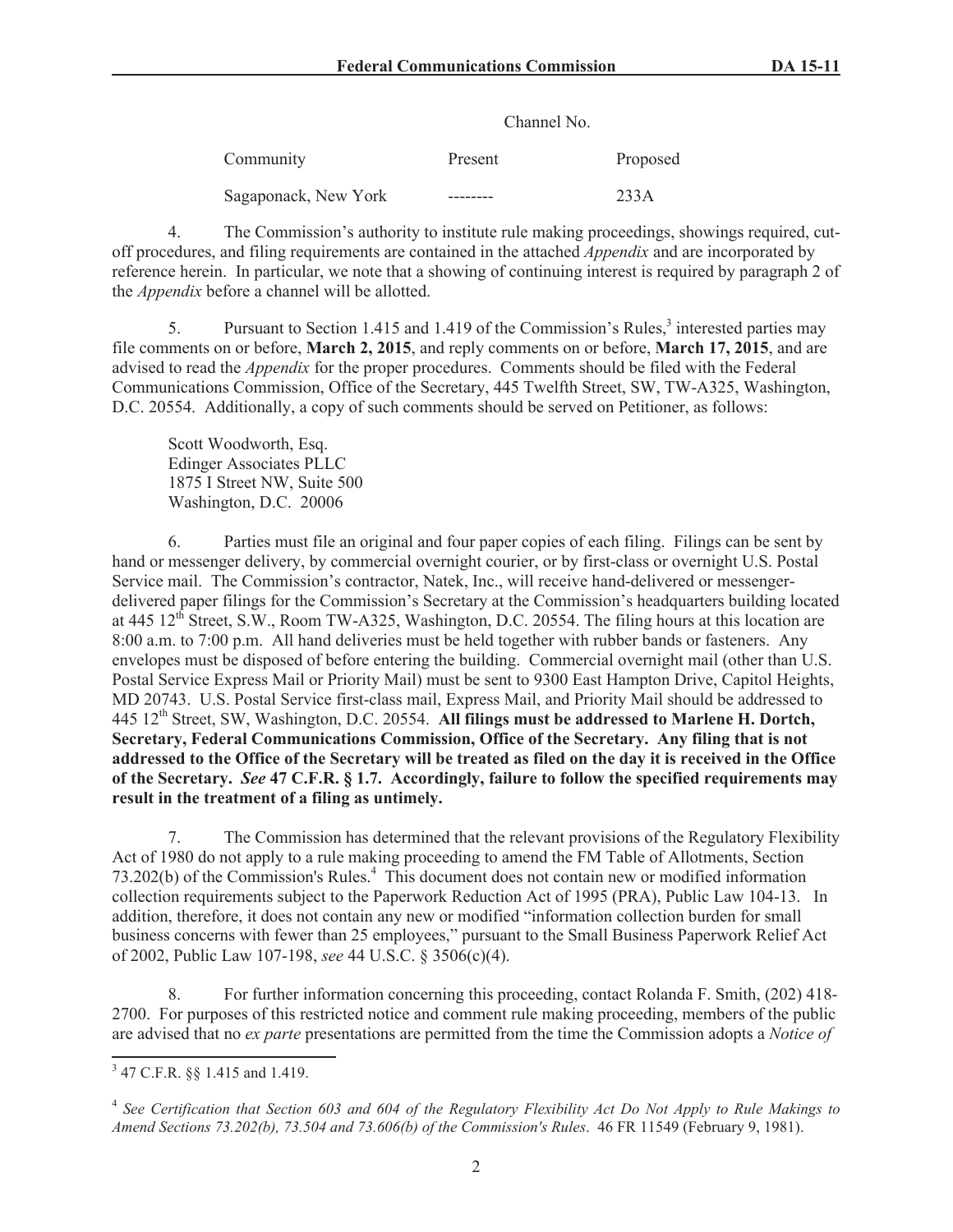*Proposed Rule Making* until the proceeding has been decided and such decision is no longer subject to reconsideration by the Commission or review by any court. An *ex parte* presentation is not prohibited if specifically requested by the Commission or staff for the clarification or adduction of evidence or resolution of issues in the proceeding. However, any new written information elicited from such a request or a summary of any new oral information shall be served by the person making the presentation upon the other parties to the proceeding unless the Commission specifically waives this service requirement. Any comment which has not been served on the petitioners constitutes an *ex parte* presentation and shall not be considered in the proceeding. Any reply comment which has not been served on the person(s) who filed the comment, to which the reply is directed, constitutes an *ex parte* presentation and shall not be considered in the proceeding.

### FEDERAL COMMUNICATIONS COMMISSION

Nazifa Sawez Assistant Chief Audio Division Media Bureau

Attachment: Appendix